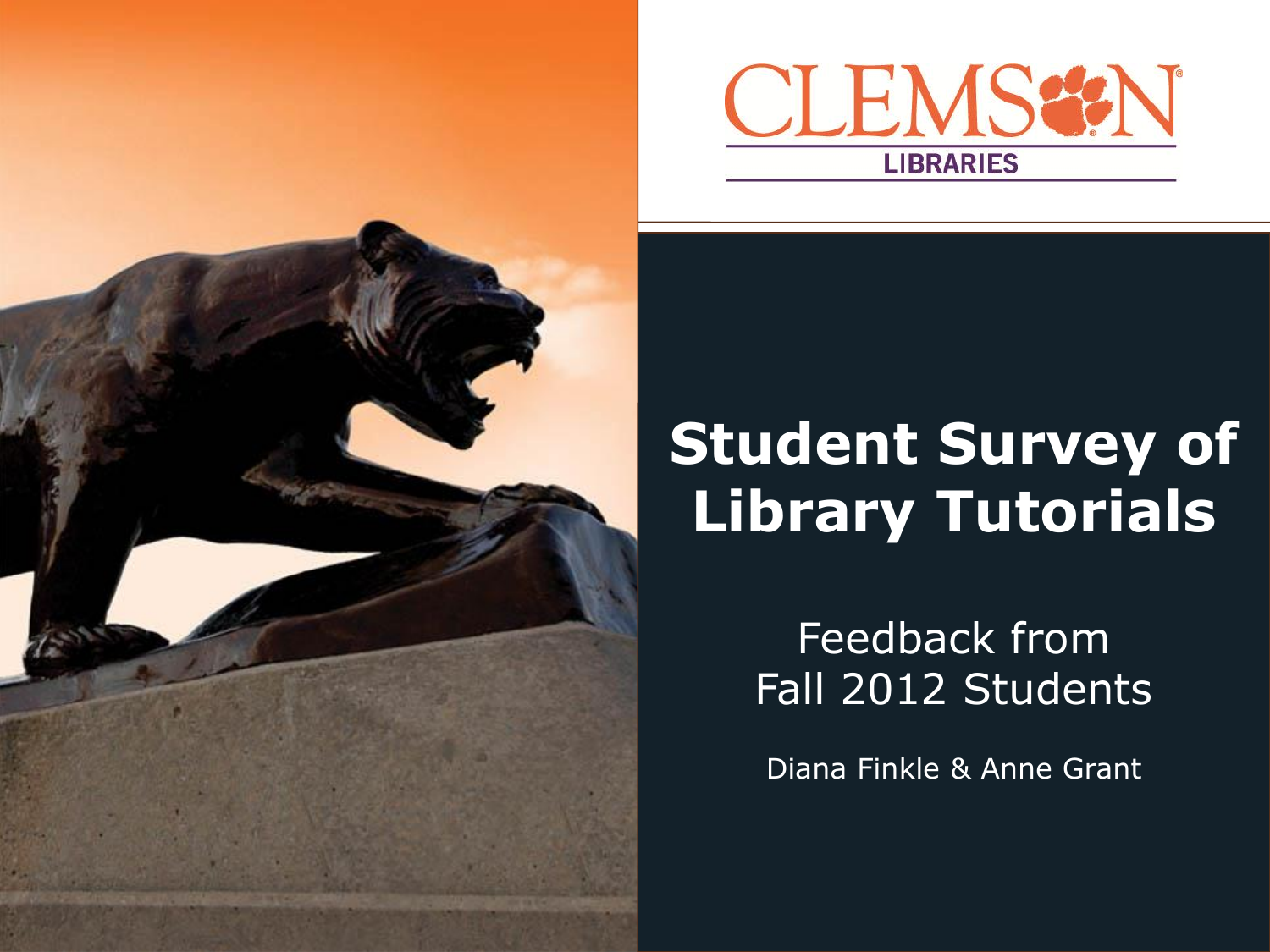#### What do you remember about the library tutorial videos you watched as part of LIB100?



Devices/ equipment and Tutoring/ Writing Center were each mentioned in 6 responses.

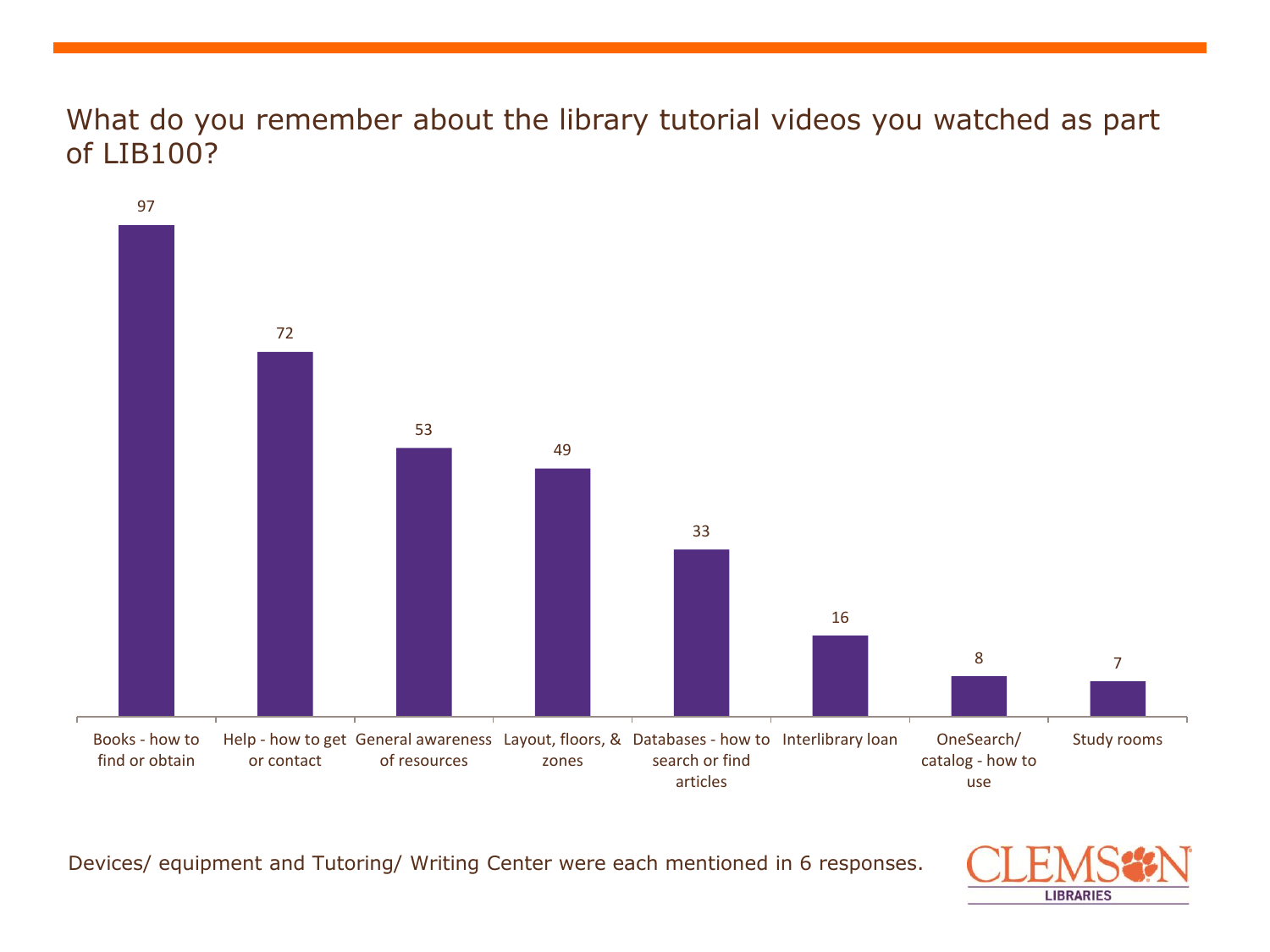What do you remember about the library tutorial videos you watched as part of LIB100?succinct detailed keep clearly-stated calm **interest** enough understandable sood short easy-to-follow to awesome entertaining Iq UI **obvious** incomprehensible<br>**CONTUSIN** tedious **redundant** slow **LIBRARIES**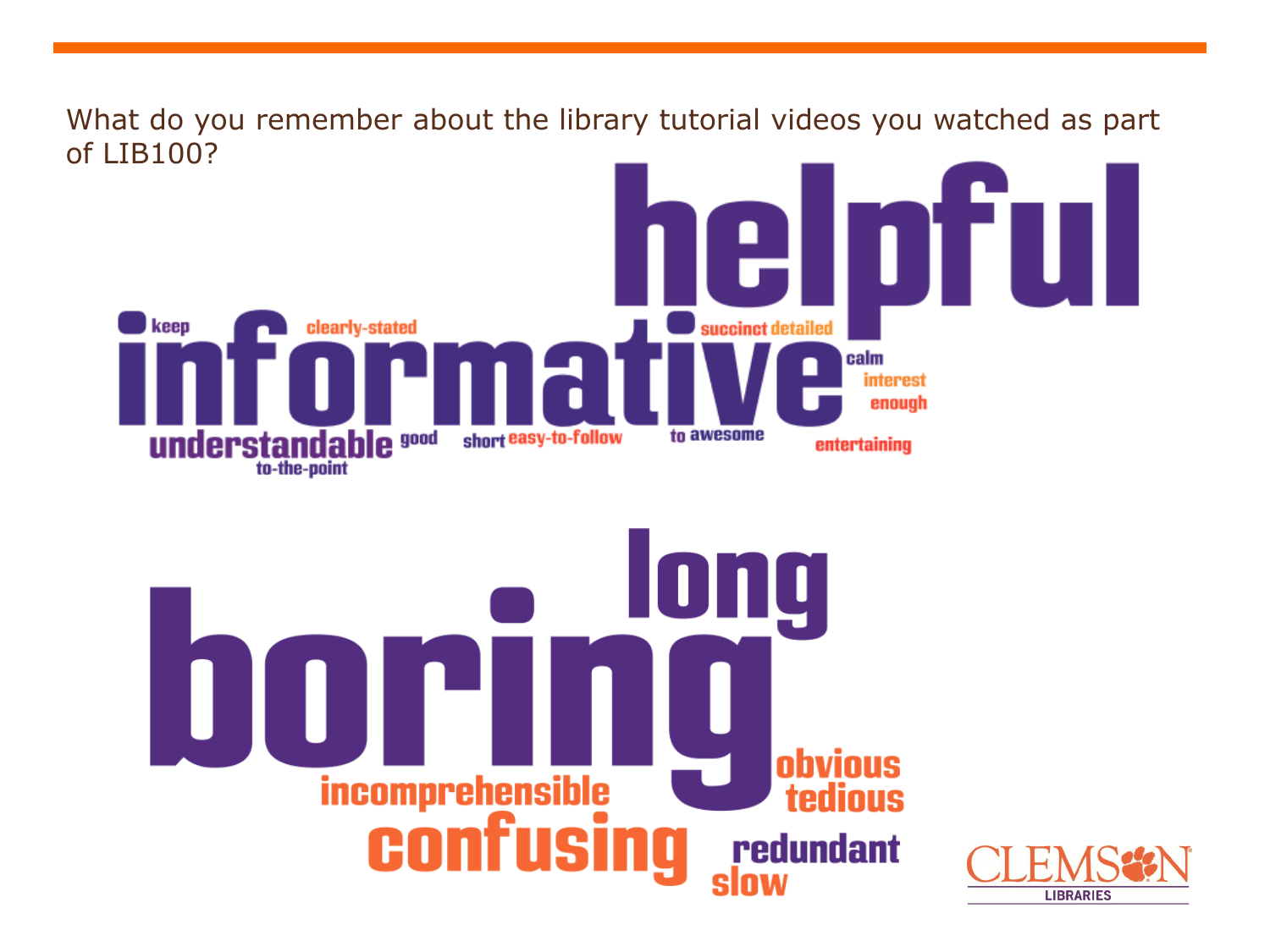What do you remember about the library tutorial videos you watched as part of LIB100?

> Almost 17% responded "very little" or "nothing"

(or mentioned something not covered in the library segment)

"I thought I would never have to use that feature of searching for journals about a certain topic despite the fact that the videos said I would. I have actually needed to refer back to those videos as a reference on how to look for an article on Blood Donation for my persuasive speech for COMM 150."

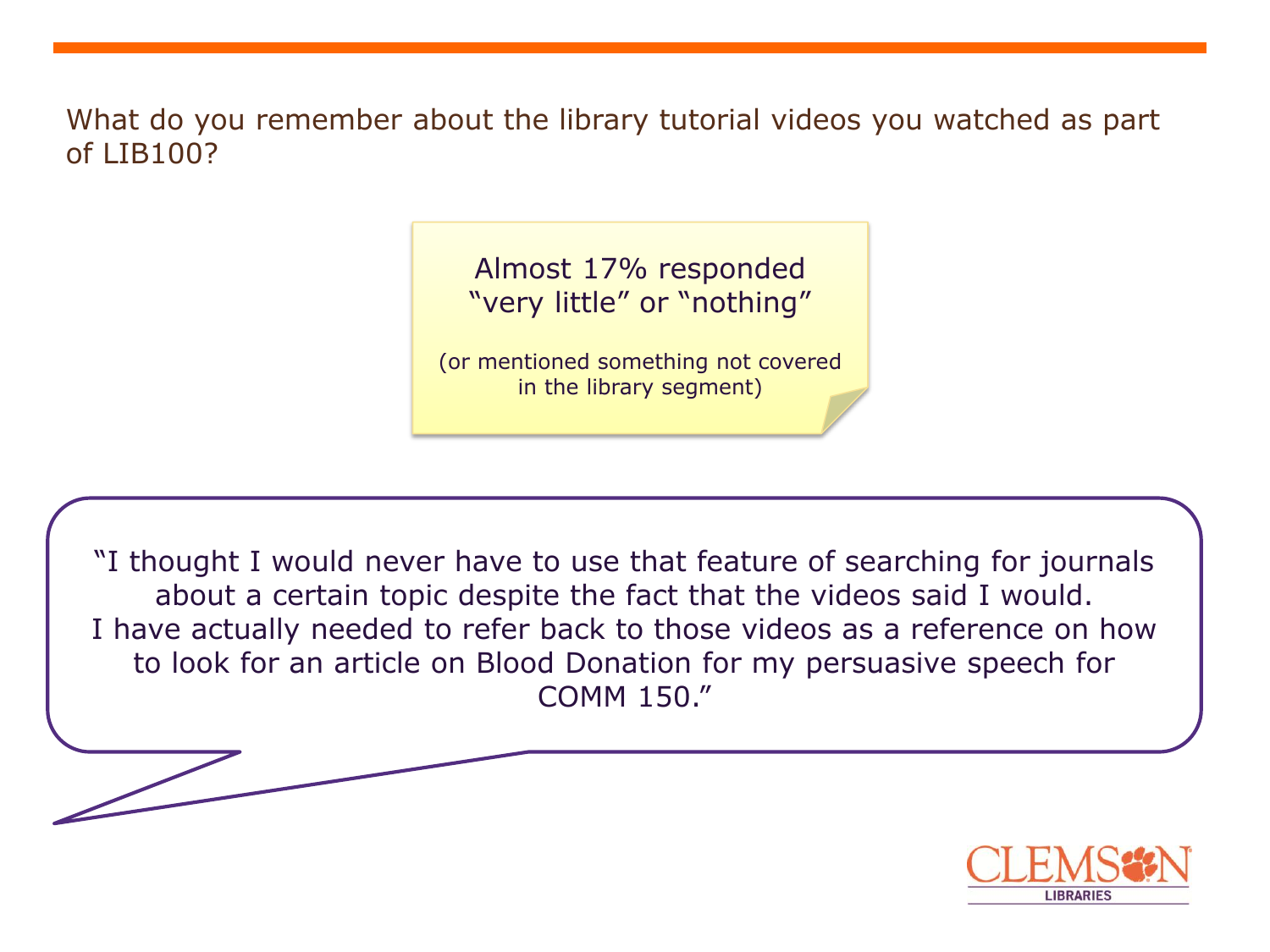## How have you used the Clemson Libraries this semester?



9.5% had also used the library in another way, such as for study rooms/ group study, printer/ photocopier/ computer, and Java City/ coffee.

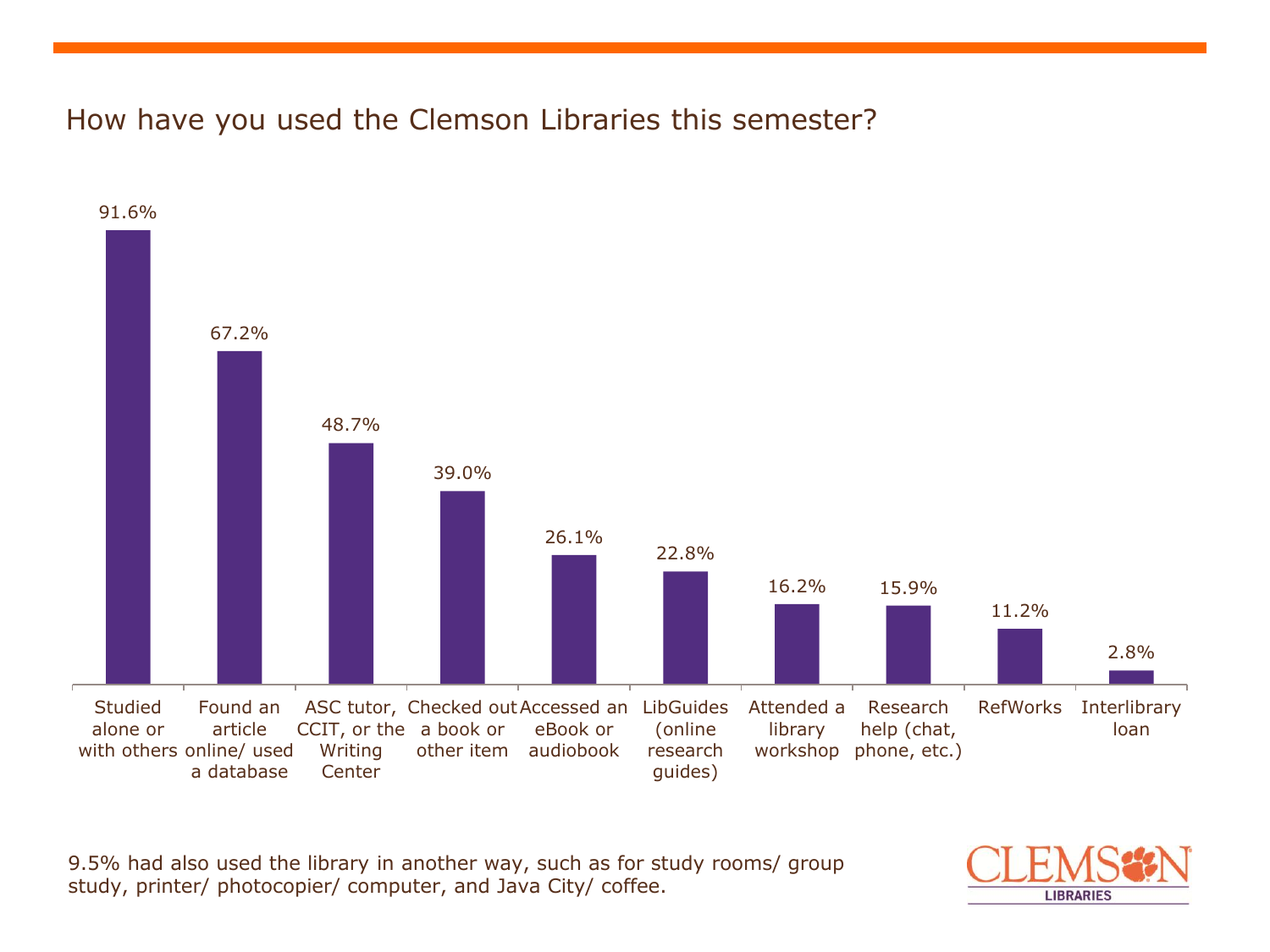#### Awareness of Clemson Libraries services & resources



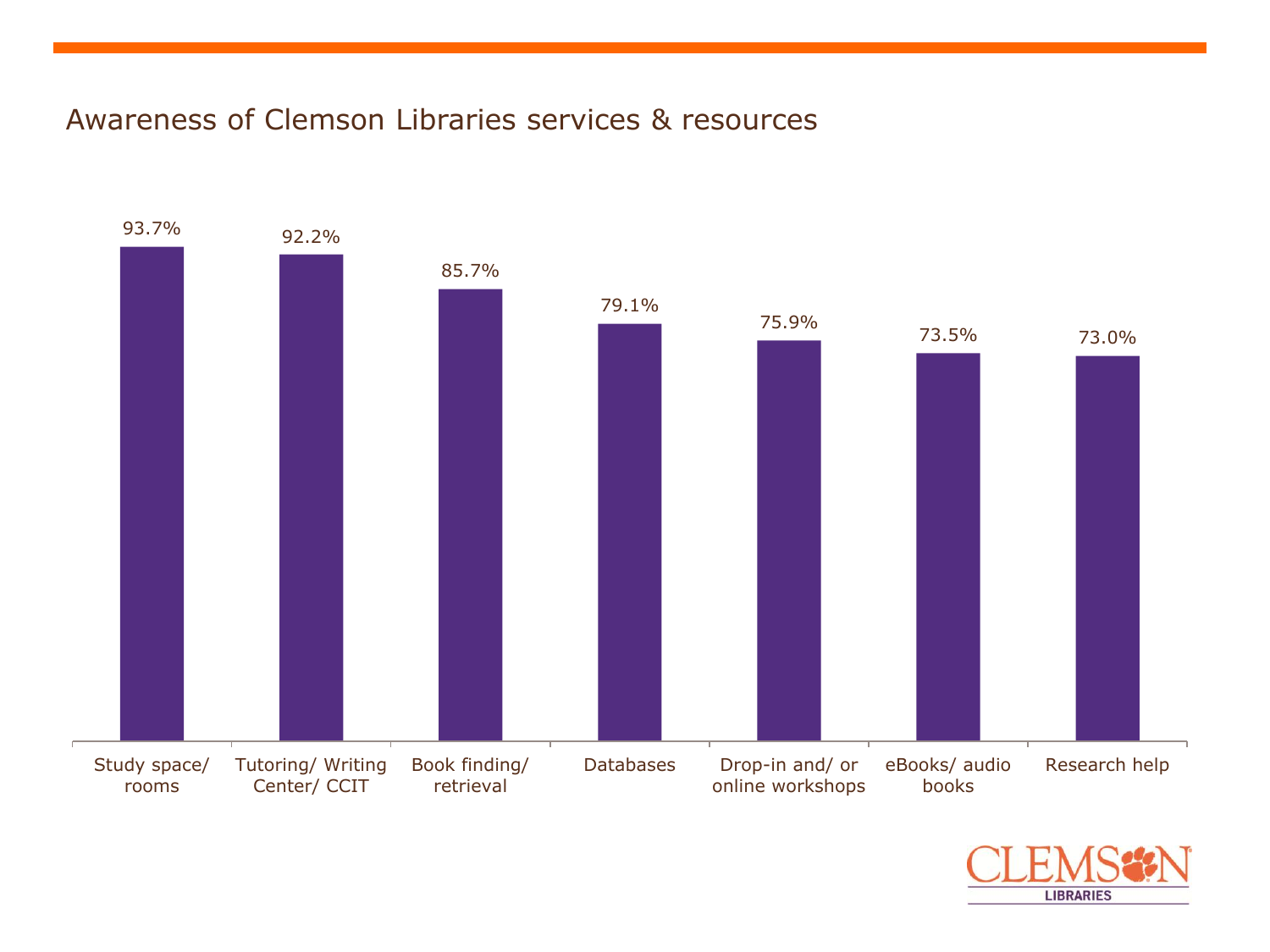#### Clemson Libraries services & resources with less than 2/3 awareness



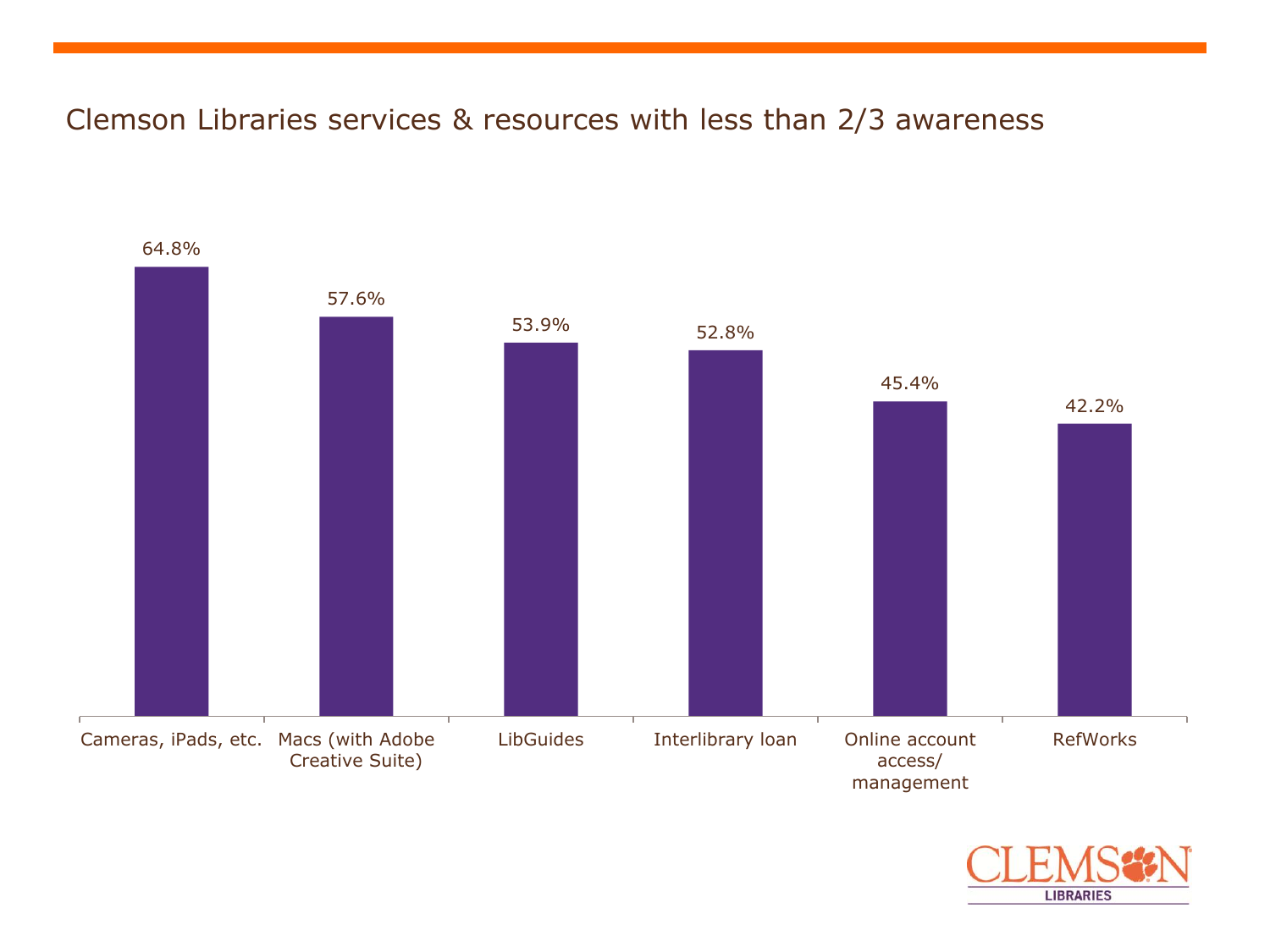## How would you describe your ideal library introduction experience?



Other: Optional/ as needed was most popular response.

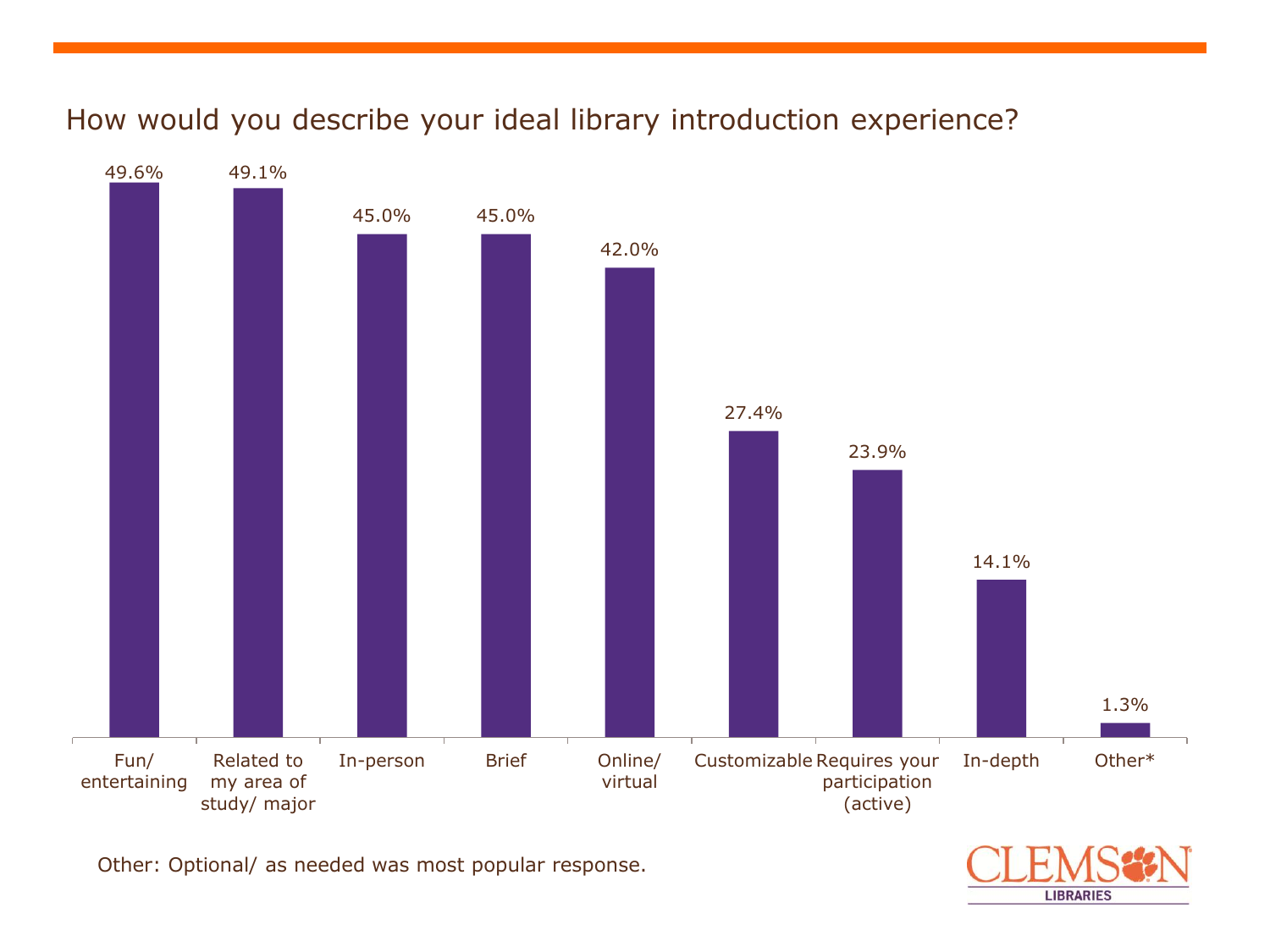How would you like to get information or help from Clemson Libraries?



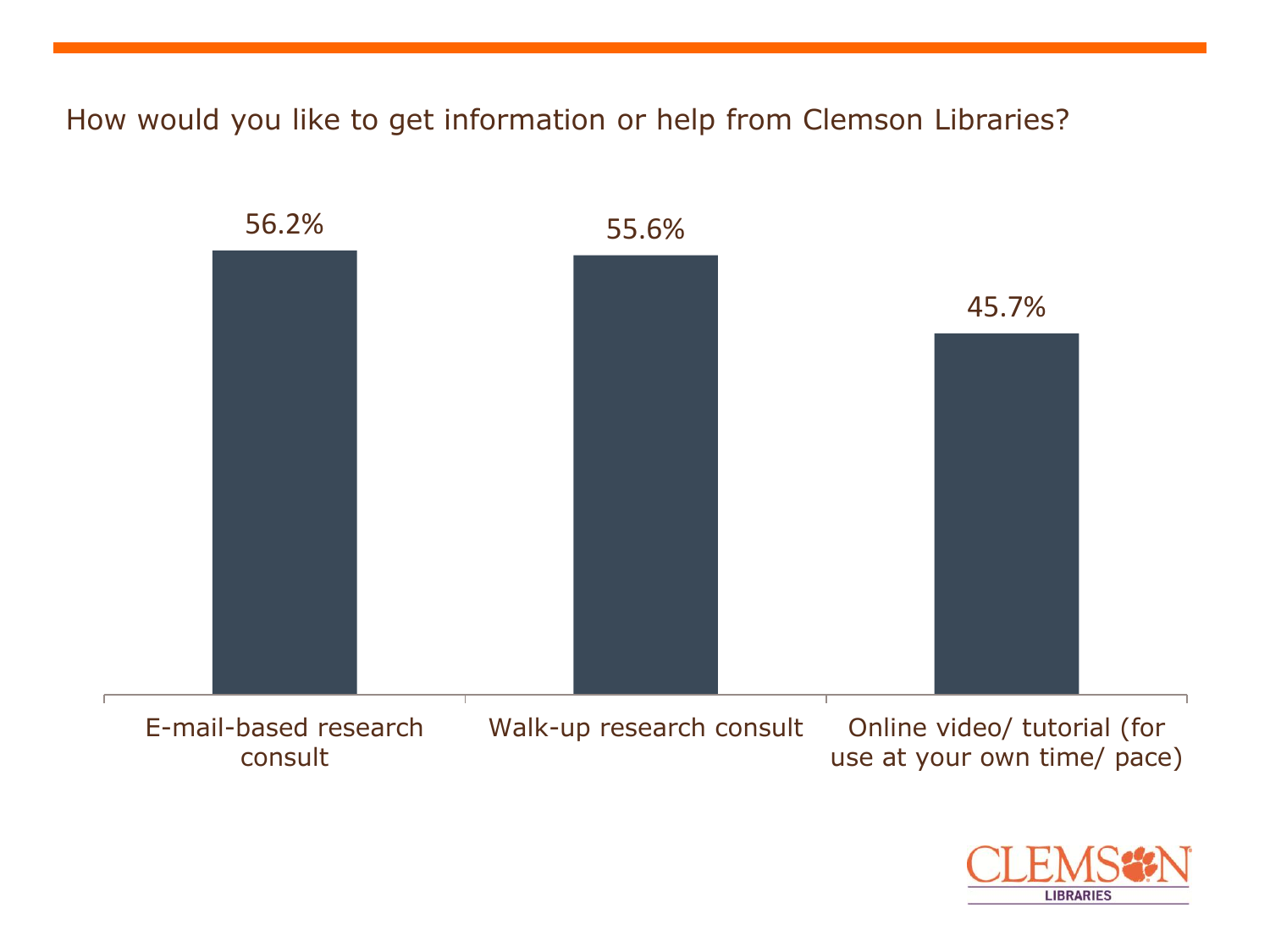## How would you like to get information or help from Clemson Libraries?



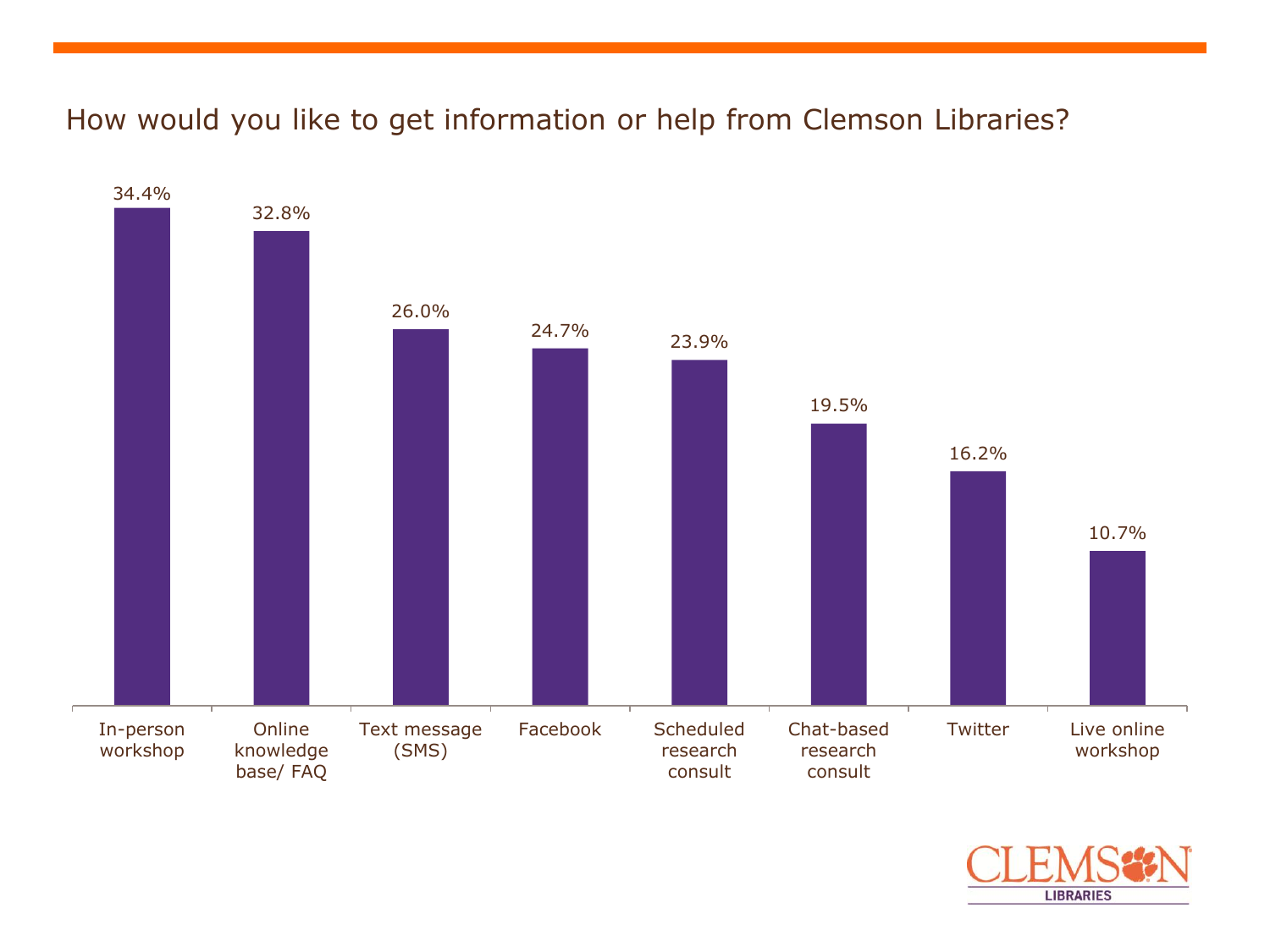## **Average video length**



#### **Average video pace**



- Very poor
- Poor
- 
- ■Good
- Excellent

# **Average video content**



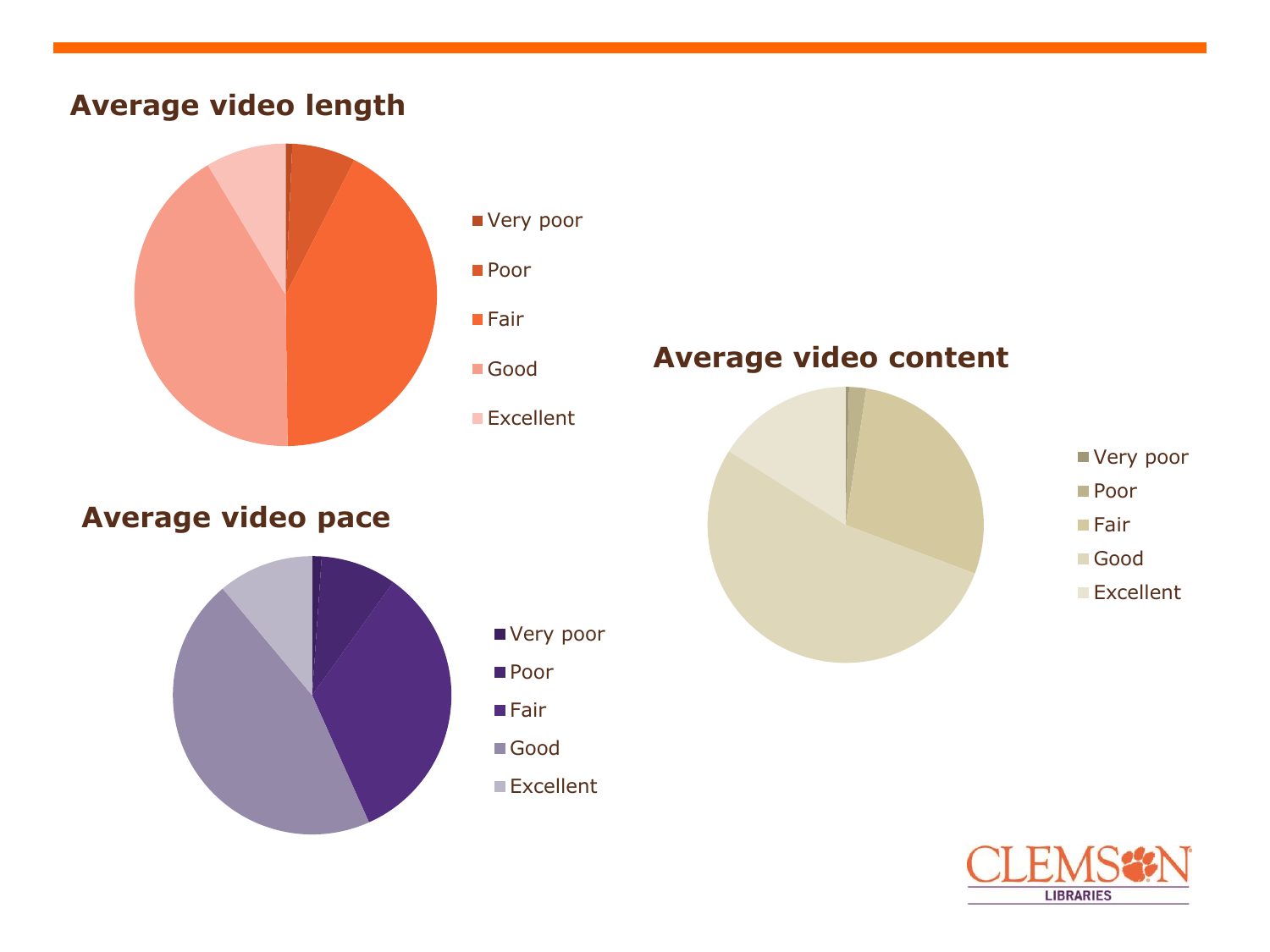Relevance to your library and information needs…



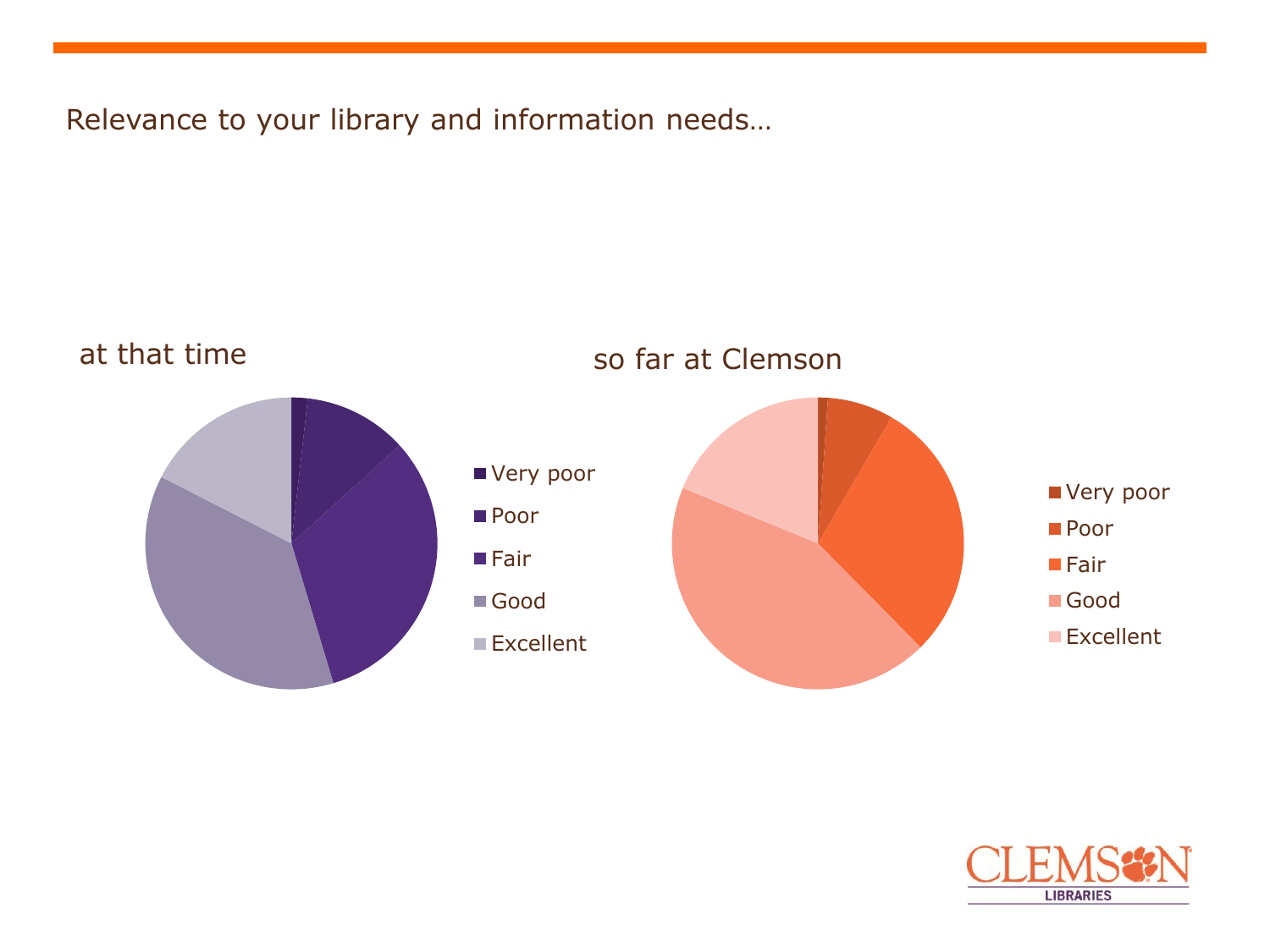#### Which do you think would be the most effective way to show us what you learned from library orientation?



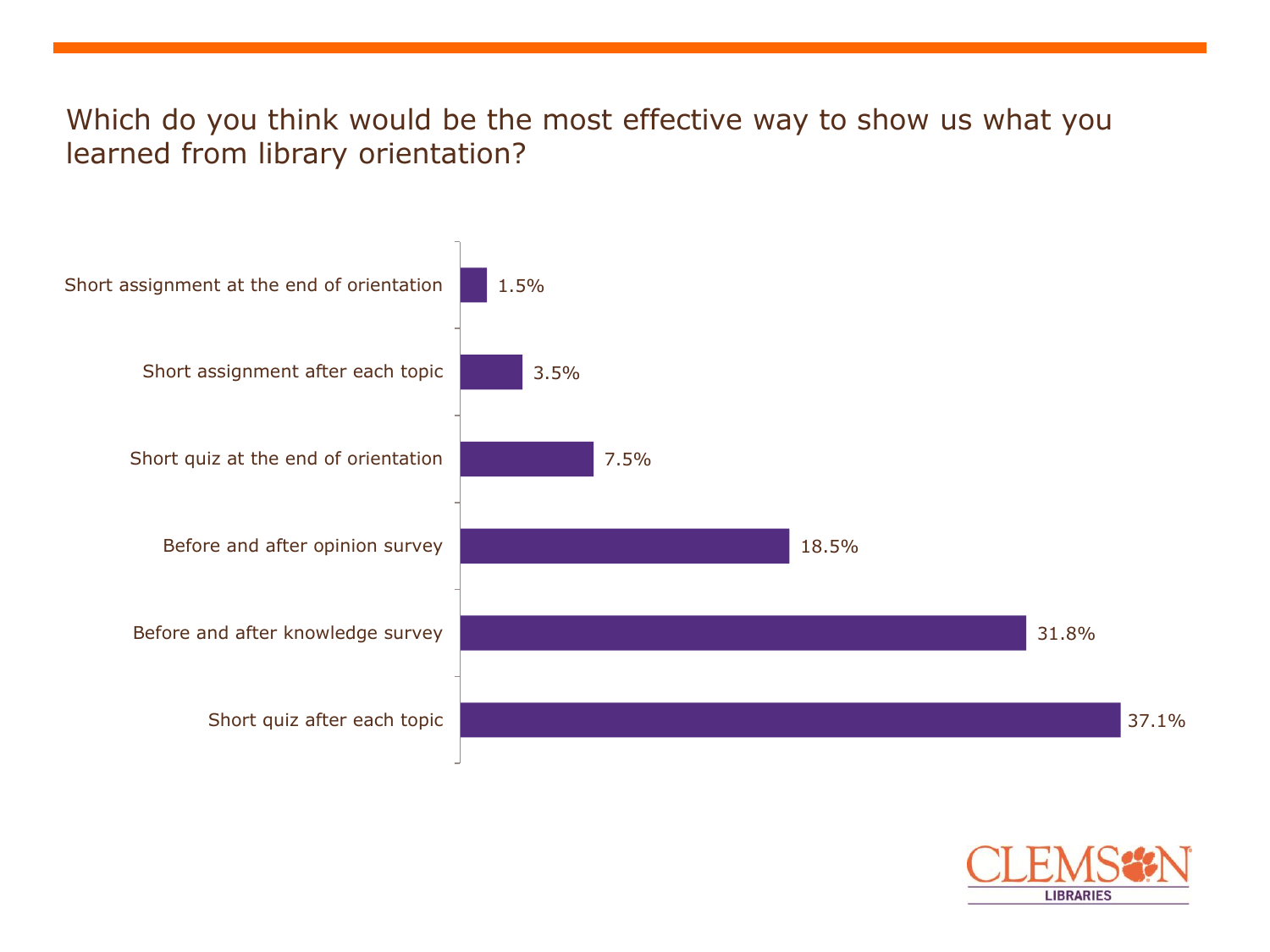#### Potential changes & their effects on interest in library orientation (higher numbers indicate stronger positive interest)

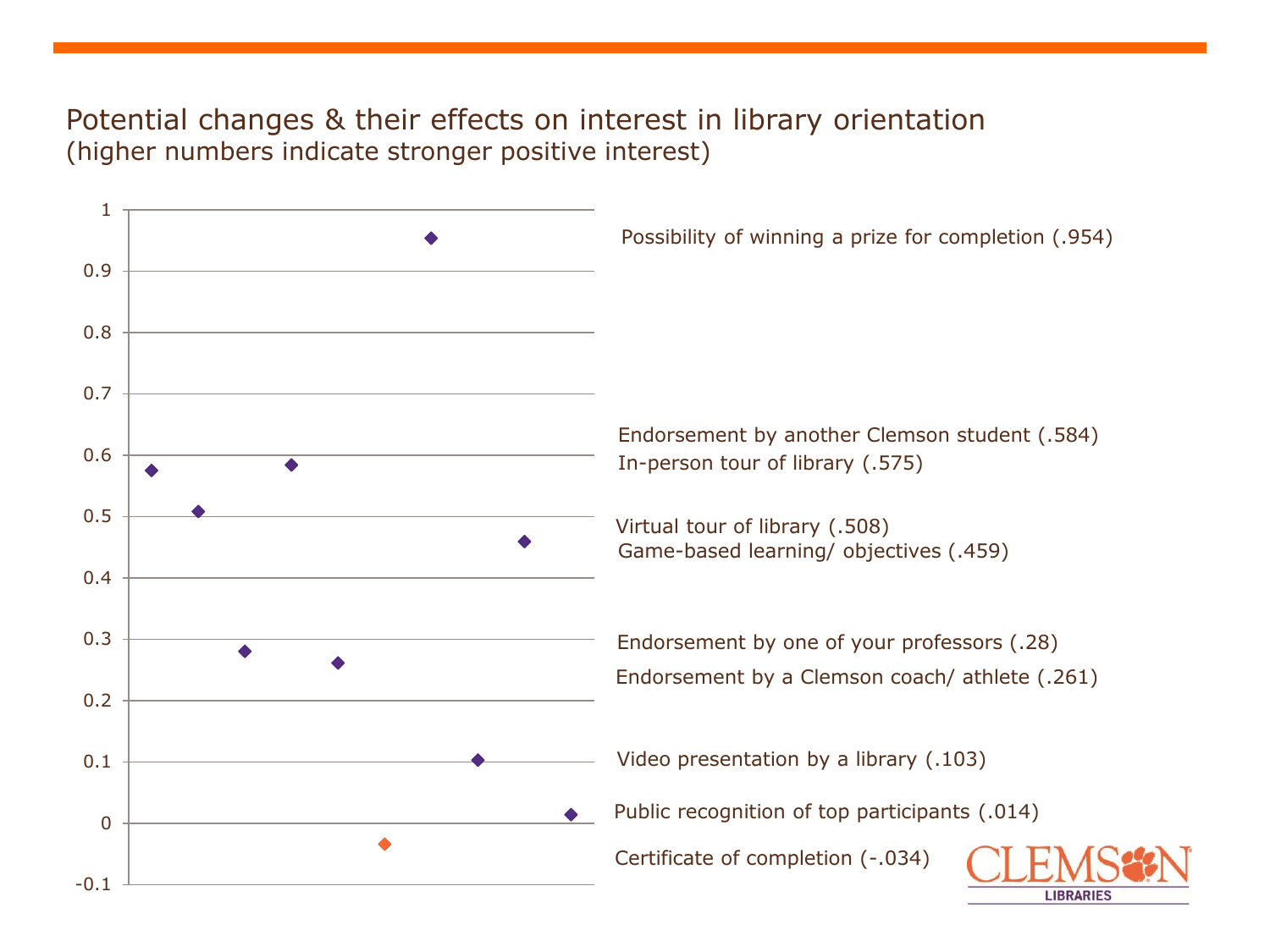Is there anything we missed that you wish were covered in library orientation?



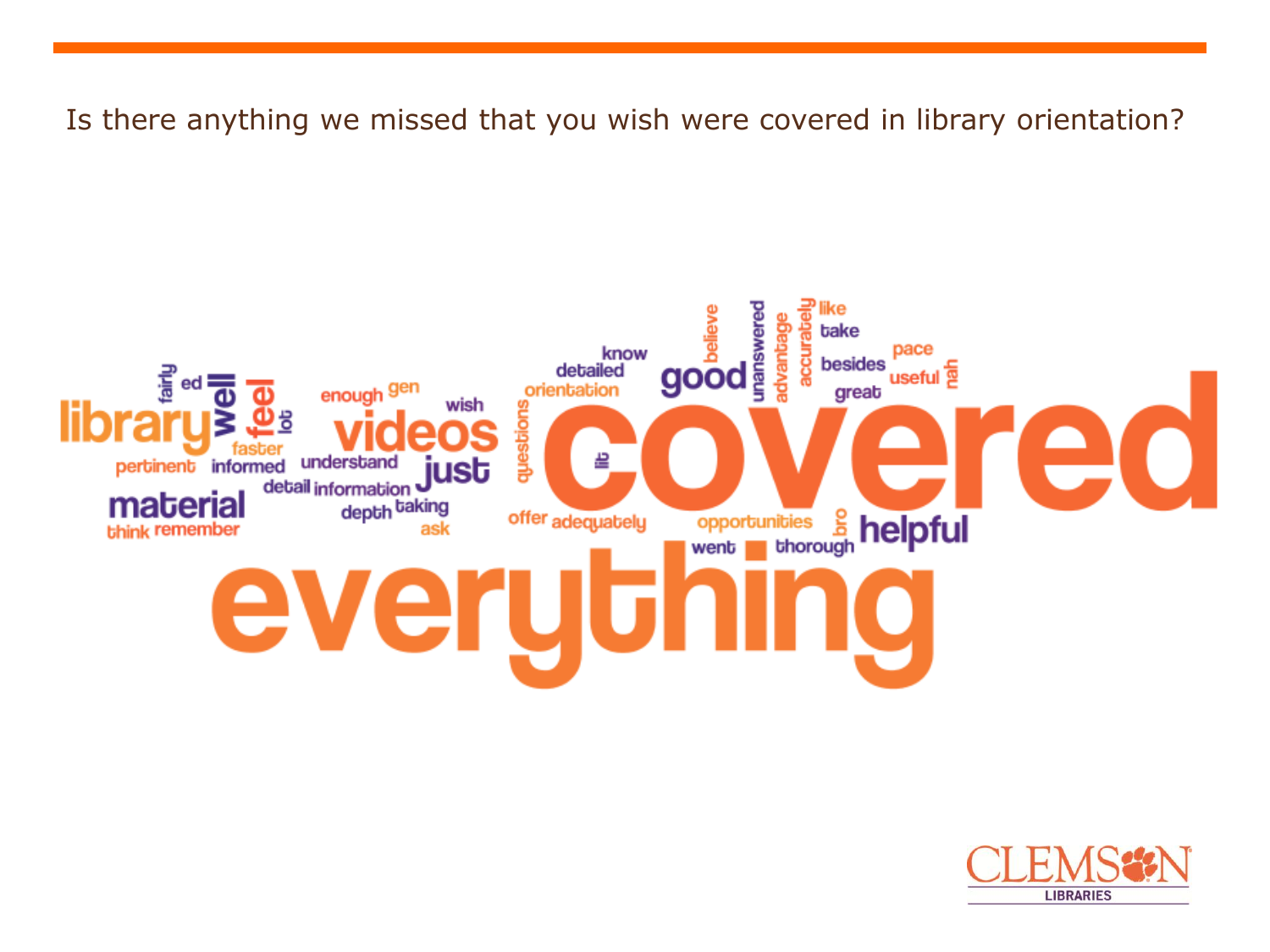## Top 5 suggestions on how to improve the library introduction experience



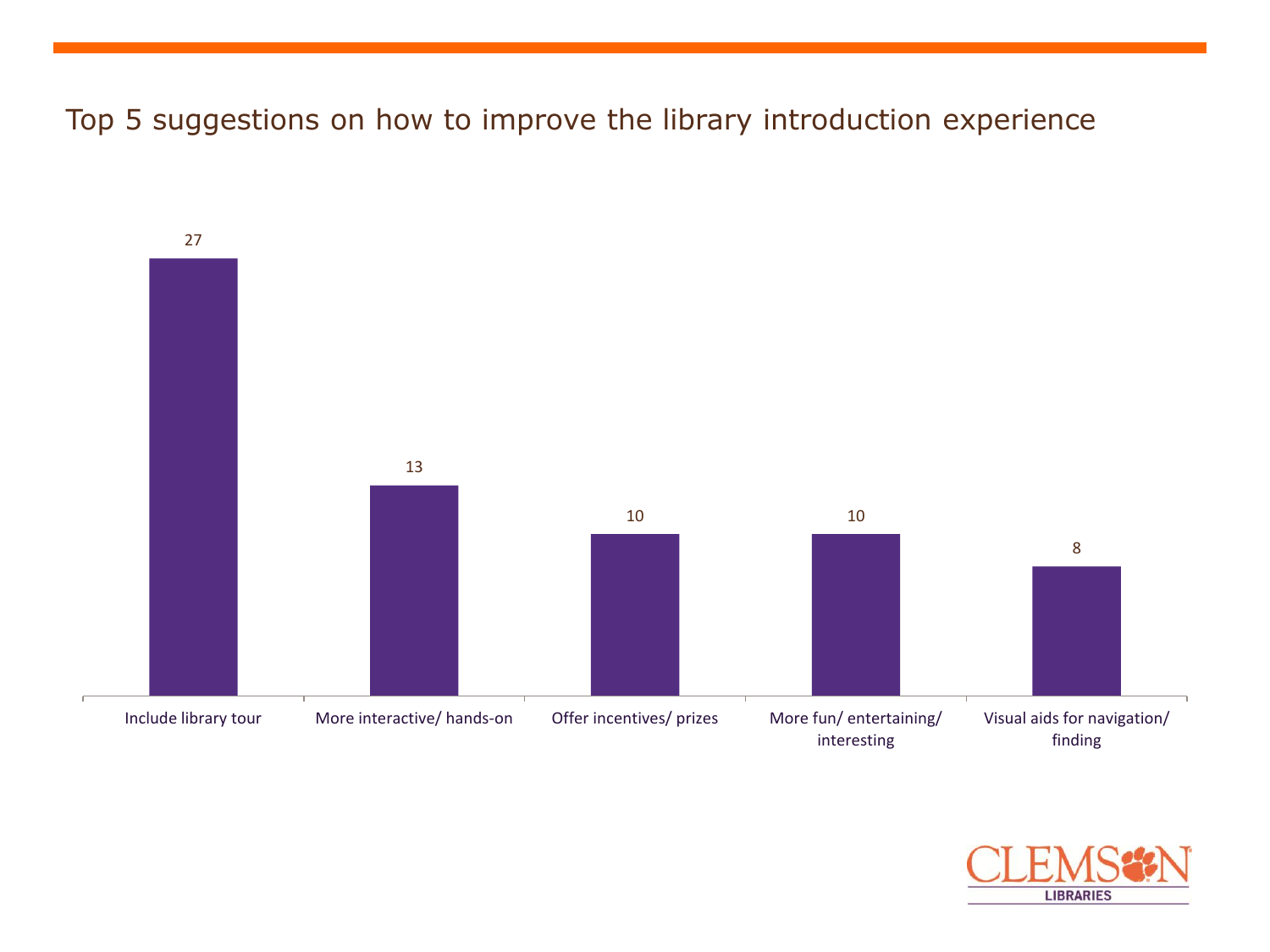# Selected comments related to the top 5 suggestions

"Before classes started my first semester, some friends and I wandered around the library to get a better idea of where things were but it felt awkward and like we were being suspicious. Anything to change that feeling would be nice."

"It would be best […] over the summer when there aren't a lot of people in the library and the tours aren't distracting."

"I would definitely try to engage the students more in person."

"Use more visual aides. When you get in there it's less about knowing what's offered and more about knowing where to go and not wondering around like an idiot."

"Give incentive instead of 'Do this or fail LIB 100'. […] It would be more helpful to be able to have the information (videos) online where you can watch when you need them, not watch them when you don't need them and forget. We have so much to do, let us do it when we need it or make it fun."